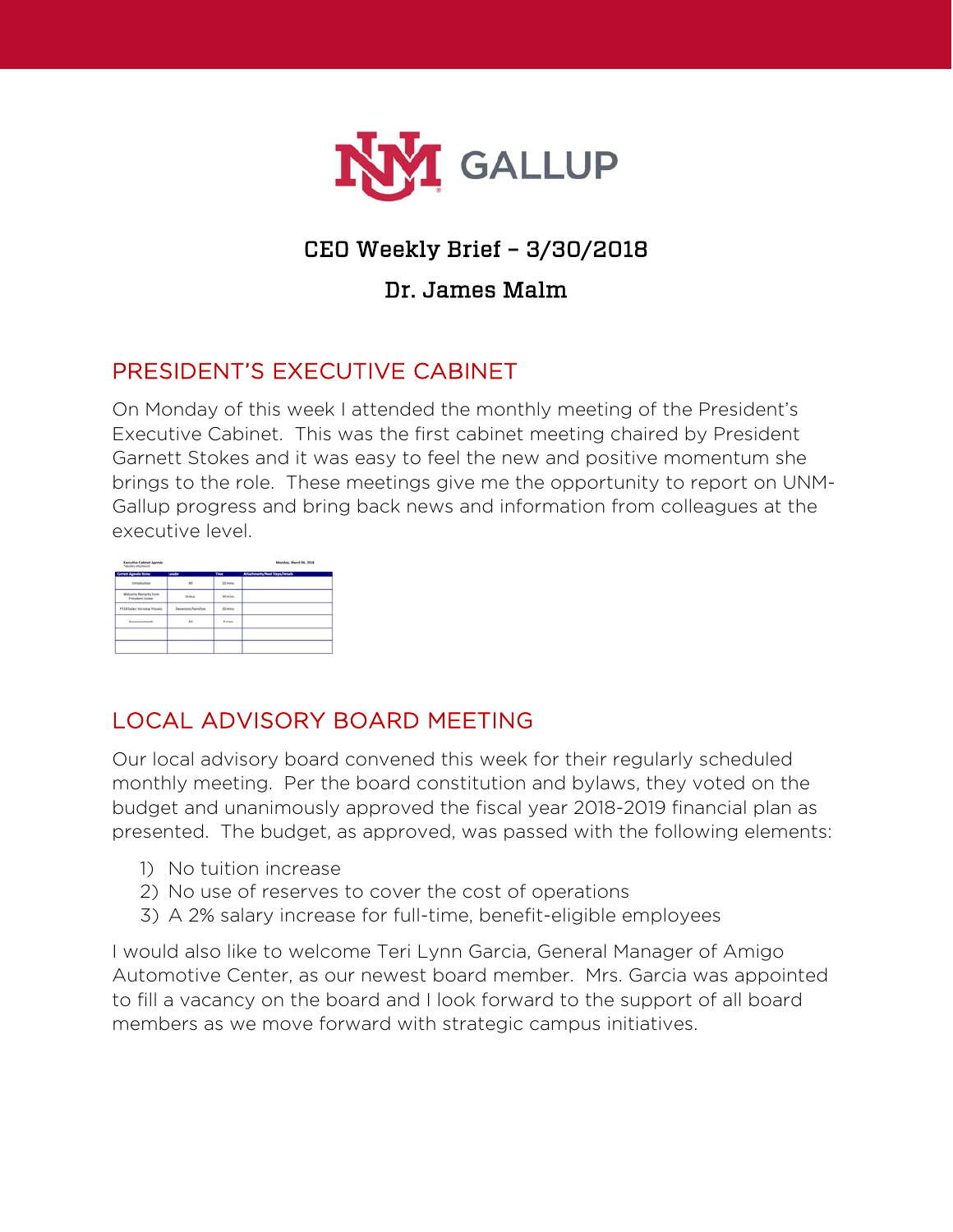

#### **LOCAL BOARD MEETING** March 27, 2018 **Executive Conference Room**



*Teri Lynn Garcia Oath of Office*

## DEAN OF INSTRUCTION SEARCH

The dean of instruction search committee has formally reported their recommendation to me. I very much appreciate the great amount of time and thought they put into the search and respect the perspective they are bringing. I formally presented the results of the search committee to Faculty Assembly last Friday, and followed up with an additional faculty consultation which included the interim dean of instruction, 3 Faculty Assembly senators, 3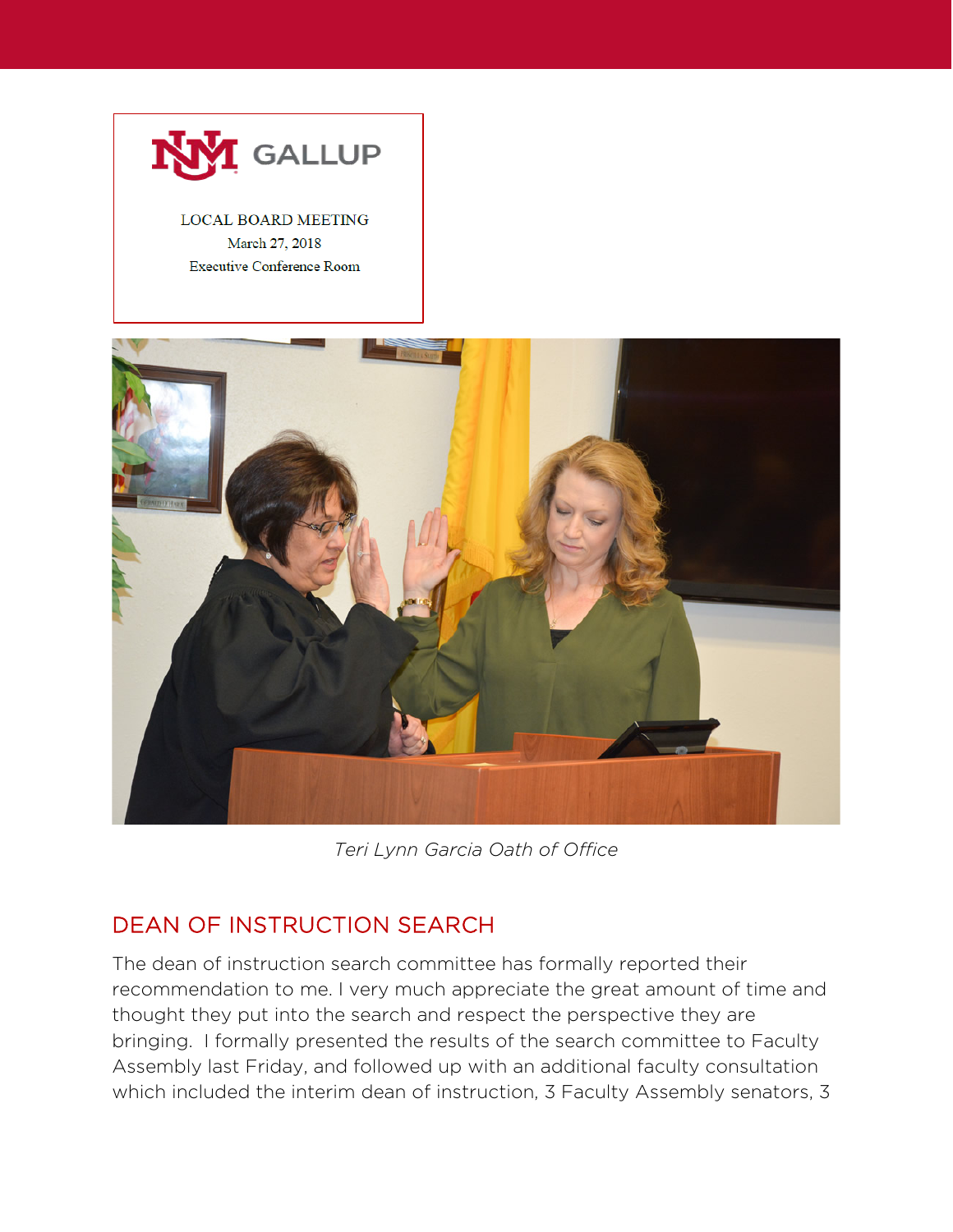division chairs and the Faculty Assembly president asking for sentiments from all.

In the spirit of shared governance, I felt it was important to ask for multiple viewpoints considering the great impact of this decision. All policies regarding recruitment were followed in a fair and open process.

After careful consideration, I am declining the recommendation of the search committee and pursuing negotiations with one of the candidates who is qualified and someone I believe to be a good fit for our campus at this time in our history. Again, many thanks to the search committee as chaired by Ann Jarvis, and the campus members who took the time to thoughtfully contribute to the conversations.

## DIRECTOR OF BUSINESS OPERATIONS SEARCH

The search committee for the director of business operations is in the midst of conducting four first-time interviews. This is a big milestone on the heels of months of hard work. I am pleased to be exposed to the high level of talent within the pool of applicants and hope to have finalists in mind in short order. Thank you to Michelle Lee for chairing this important search committee.

## PROVOST MEETING

After the Executive Cabinet meeting this week, I had the pleasure of meeting with Provost Chaouki Abdallah. I was able to brief him on our program prioritization project and the new budget figures. The provost accepted the results and recommendations of both and extended his support to the direction we are taking at UNM-Gallup.

## CAMPUS SAFETY UPDATE

With the eyes of the nation on the safety of educational institutions, I would like to commend our campus police and physical plant staff for yesterday's reaction to the fire alarm in Gurley Hall. The building was swiftly evacuated and, according to our campus safety plan, the entire area was swept to make sure there was no danger. Local fire, emergency medical and law enforcement personnel were on the scene to assist. Once it was determined that it was safe